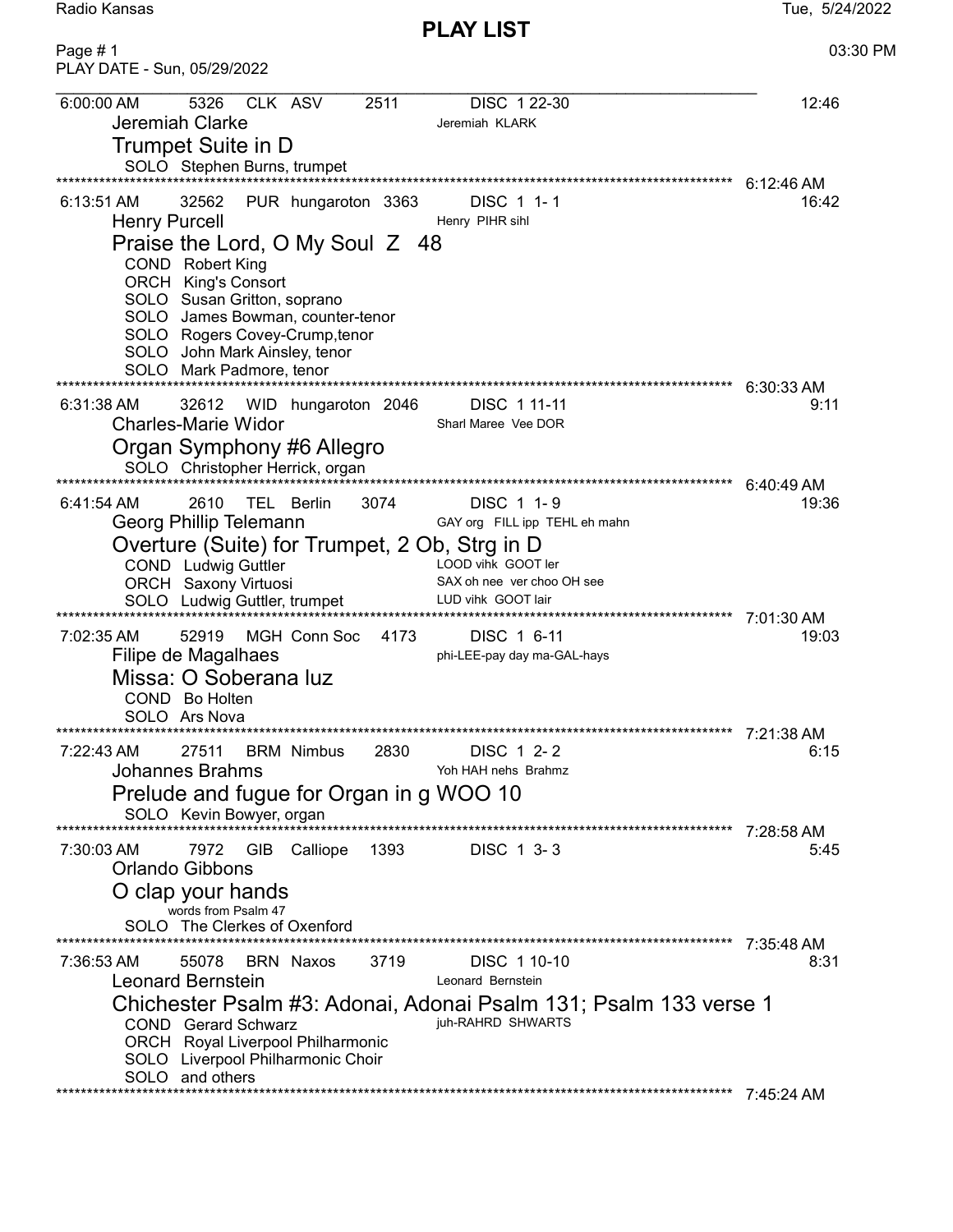PLAY LIST

Radio Kansas **Tue, 5/24/2022** 

| Page #2<br>PLAY DATE - Sun, 05/29/2022                                                                                                                                                                                                                                                                                                                                                                                                  | 03:31 PM            |
|-----------------------------------------------------------------------------------------------------------------------------------------------------------------------------------------------------------------------------------------------------------------------------------------------------------------------------------------------------------------------------------------------------------------------------------------|---------------------|
| 2823<br>7:46:29 AM<br><b>TEL</b><br><b>TRADITION</b><br>DISC 1 4-8<br>-413<br>Georg Phillip Telemann<br>GAY org FILL ipp TEHL eh mahn<br>Suite for 2 Horns & Strings in F<br>YAH nohsh ROH luh<br>COND Janos Rolla<br><b>FRAHNZ LIHST</b><br><b>ORCH</b> Franz Liszt Chamber Orchestra<br>SOLO Adam Friedrich, horn<br>SOLO Albert Brunner, horn                                                                                        | 12:21               |
| 7:59:55 AM<br>10674<br><b>JSB</b> Novalis<br>1385<br>DISC 1 10-18<br>Johann Sebastian Bach<br>YOH hahn Seh BAH stee ihn BAHK<br>Cantata #11: S 11 Lobet Gott in seinen Reichen<br>Bach-Collegium Stuttgart<br>COND Helmut Rilling<br><b>HEL-moot RIL-ling</b><br>ORCH Wurttemberg Chamber Orchestra<br>VER tehm berg<br>SOLO Costanza Cuccaro, soprano<br>SOLO Mechthild Georg, alto<br>as in Krause Plow<br>SOLO Adalbert Kraus, tenor | 7:58:50 AM<br>26:08 |
| SOLO Andreas Schmidt, bass<br>********************************<br>********************************<br>$8:27:08$ AM<br>1824<br>MOZ Telarc<br>2975<br>DISC 1 12-12<br>Wolfgang Amadeus Mozart<br>VOLF gahng Ah muh DAY uhs MOHT zahrt<br>Rondo for Horn & Orchestra in E-Flat K 371<br>Sir Charles Muh KEHR ehs<br><b>COND</b> Sir Charles Mackerras<br>ORCH Scottish Chamber Orchestra<br>ruhsk<br>SOLO Eric Ruske, French Horn          | 8:26:03 AM<br>6:25  |
| 8:34:38 AM<br>5106<br>DISC 1 10-15<br>43552<br>VIC.<br>Telarc<br>Tomas Luis de Victoria<br>Missa: Ascendens Christum in Altum<br><b>COND</b> Peter Richard Conte<br>SOLO St.Clement's Choir, Philadelph                                                                                                                                                                                                                                 | 8:33:33 AM<br>19:13 |
| PUR ASV<br>2511<br>$8:54:56$ AM<br>7949<br>DISC 1 19-21<br><b>Henry Purcell</b><br>Henry PIHR sihl<br>Sonata for Trumpet & Organ in D<br>This perf with unknown ensembl<br>SOLO Crispian Steele-Perkins, trump<br>SOLO Gerald Gifford, organ                                                                                                                                                                                            | 8:53:51 AM<br>5:35  |
| DISC 1 6-7<br>9:01:36 AM<br>7267<br>JSB<br>D. Gramphn 126<br>Johann Sebastian Bach<br>YOH hahn Seh BAH stee ihn BAHK<br>Toccata & Fugue in F BWV 540<br>SOLO Ton Koopman, organ                                                                                                                                                                                                                                                         | 9:00:31 AM<br>12:48 |
| ************************<br>$9:15:29$ AM<br>19582<br>PRA Conifer<br>DISC 1 14-19<br>50145<br><b>Michael Praetorius</b><br>Micheal Pray TOR ee uhs<br>Vom Himmel hoch<br><b>COND</b> Richard Marlow<br>SOLO Trinity College Choir, Cambr.                                                                                                                                                                                                | 9:14:24 AM<br>15:47 |
|                                                                                                                                                                                                                                                                                                                                                                                                                                         | 9:31:16 AM          |